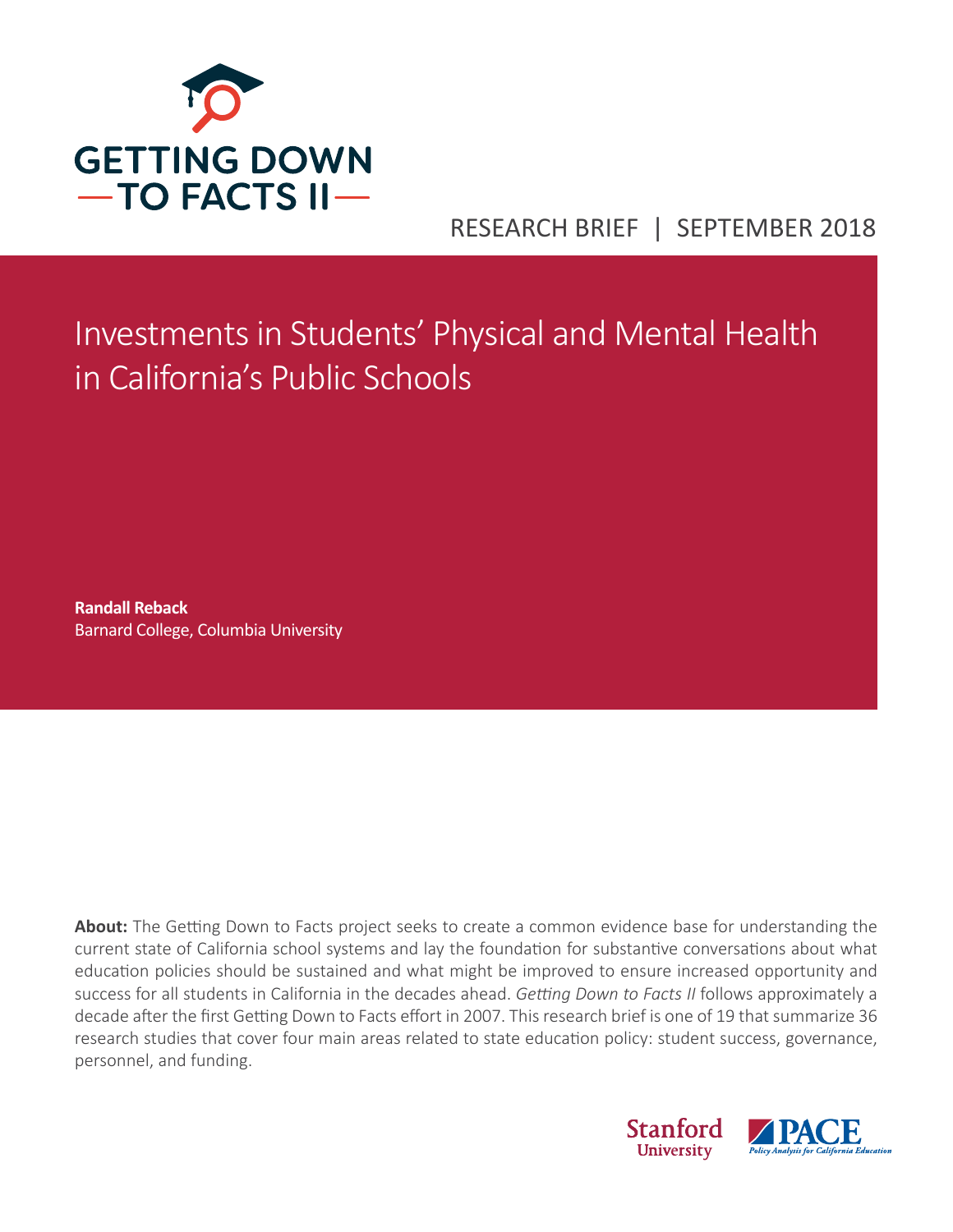This brief summarizes the *Getting Down to Facts II* technical report, Investments in Student Health and Mental Health in California's Public Schools, by Randall Reback, September 2018.

This and all GDTFII studies can be found at [www.gettingdowntofacts.com](http://www.gettingdowntofacts.com).

# **Introduction**

Children's physical and mental health play critical roles in their development. Research shows that poor health in childhood adversely affects future success and that children in lower-income households are more likely to suffer health problems. Improvements in child health can lead to higher future economic growth and can improve the upward mobility of children from low-income families.

California's financial commitment to health care, including greater access to Medicaid, has reduced but not eliminated health gaps associated with poverty. Insurance coverage alone does not ensure access to high-quality care. Some families do not live close to high-quality providers who accept their insurance, some may find it difficult to take time off from work to find care for themselves or their children, and some might lack the necessary information to seek out appropriate care.

Child mental health is also an increasingly important concern throughout the state due to rising rates of school shootings, teen hospitalizations for self-inflicted harm, and teen suicides. More than 7% of children in California suffer from a serious emotional disturbance, and more than one in five female high school students report experiencing suicidal thoughts.

Public schools can be a relatively desirable location for efficient and widespread distribution of physical and mental health services to children. However, California provides fewer physical and mental health services in schools than almost any other state.

This report explores access to school-site physical and mental health services available to the general population of K-12 public school students in California, as opposed to those offered as part of special education programs. The report provides an estimate of the costs for substantially improving access to these programs, which often are left out of both education and health policy discussions.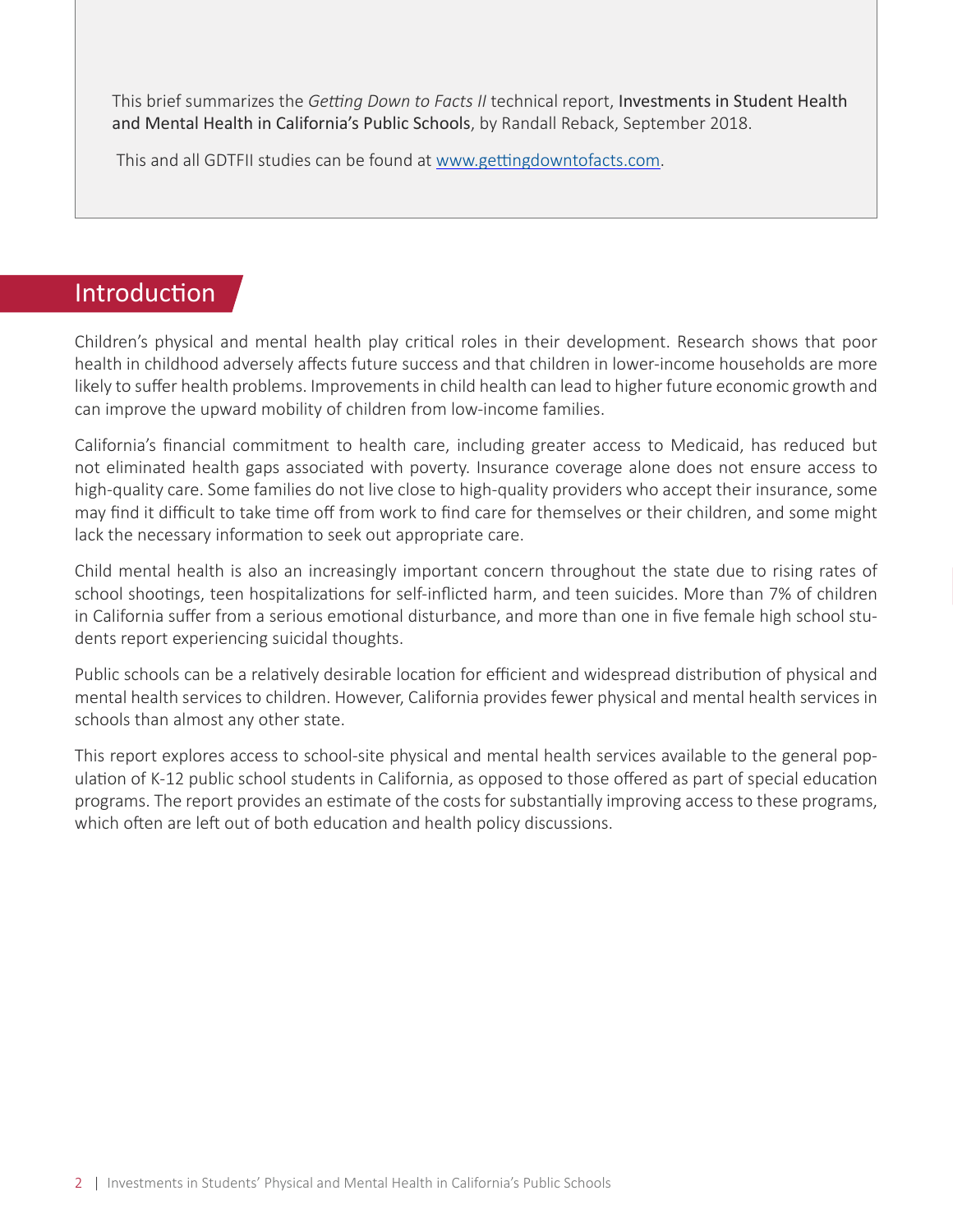### **KEY FINDINGS**

- Researchers have found that access to school-based health care and mental health services has high value for children, schools, and the state.
- California ranks at or near the bottom for student access to health care and mental health services at school even though needs are high.
- Gaps in school-based health care coverage and mental health services occur throughout the state.
- Outside organizations visit schools to provide school-based health programs, but these efforts are sporadic.
- Health care and mental health services could be brought up to a basic level for less than \$100 per pupil of additional spending.
- California is leaving federal money on the table by having unusually low levels of Medicaid spending per student on school-based health care and mental health services.

# Summary of Key Findings

.

### Researchers have found that access to school-based health care and mental health services has high value for children, schools, and the state

School-based health care programs substantially increase children's access to care, even for children covered by Medicaid or by private health insurance. Prior research studies have linked school-based health care and mental health services to better child behavior in school, reduced emergency department usage by children, higher rates of educational success, and lower rates of teen births.

Although it is unclear which specific school-based health programs are most cost effective, the benefits of having at least some type of health care at every public school are typically far greater than the costs. Across California, public schools offer differing levels of access to health care and mental health services. They do so through various combinations of district staff, fee-for-service providers, school-based health centers, mobile health clinics, and partnerships with nonprofit organizations or government agencies. (See the box on the following page for descriptions of these approaches.)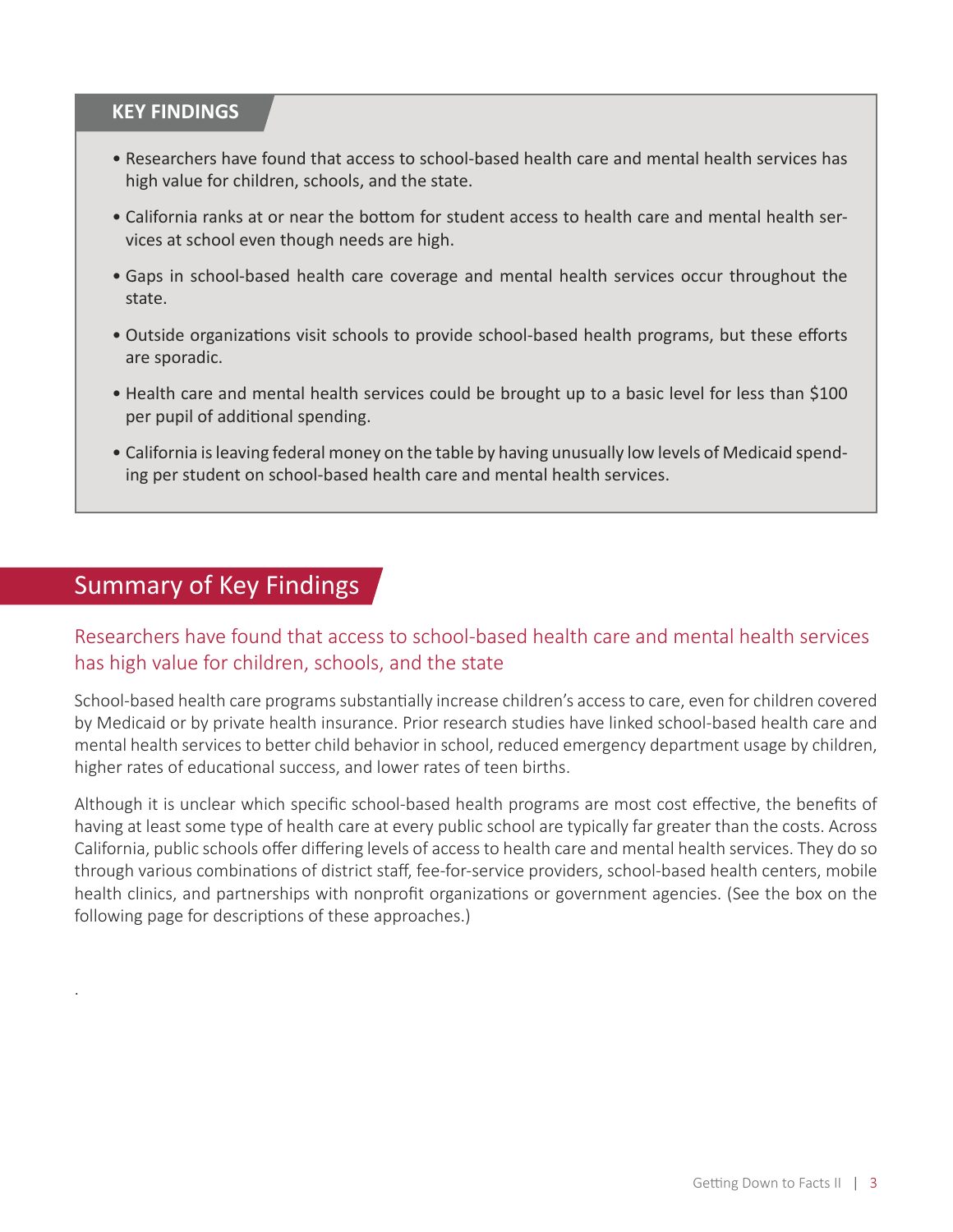### APPROACHES TO SCHOOL-BASED HEALTH PROGRAMS COVERED IN THIS REPORT

#### *Staff employed by school districts*

School districts can directly employ nurses, counselors, and social workers.

#### *Fee-for-service providers via Medi-Cal funding*

Some school districts hire fee-for-service outside providers and apply for reimbursement via Medi-Cal funds. The majority of students receiving these services are Medicaid-eligible, and the vast majority are students with Individualized Education Plans (IEPs). Among the general student population, students without IEPs may receive screenings, initial treatment for issues revealed during screenings, general nursing services, and psychological help.

#### *School-based health centers*

Some schools host health clinics inside their buildings, called school-based health centers. Outside agencies, such as local hospitals, operate these centers. Staffing varies, but most centers have staff that can prescribe medication, offer periodic visits from some specialists, and refer children to see other specialists off campus. The public schools do not contribute resources other than providing the space for the center to operate.

#### *Mobile health clinics*

Mobile health clinics are health centers on wheels, and they range in size and in the services they offer. Some only visit a school a few times a year for specific services; others provide more extensive weekly services to a group of schools, operating similarly to a school-based health center. Dental vans are mobile health clinics offering dental health care only.

### *Other partnerships with nonprofit organizations*

Nonprofit organizations visit some schools, either donating services or billing children's insurance directly. For California's elementary schools, dental exams for very young children are the most widespread health interventions led by nonprofit organizations. In California's high schools, the most common interventions are counseling programs that address teen drug use, gang participation, and depression.

### *Partnerships with government agencies*

Three types of local government agencies are occasionally involved with school-based health services: county health departments, local health district offices, and local police departments. Some county health departments play an active role in school health programs, either directly funding interventions or helping to coordinate nonprofit organizations' work with schools. Some areas of California have created local health districts that may simply fund a regional hospital or support a broader array of services, such as community health clinics and school-based health programs. Local police departments also occasionally sponsor health care or counseling programs inside schools.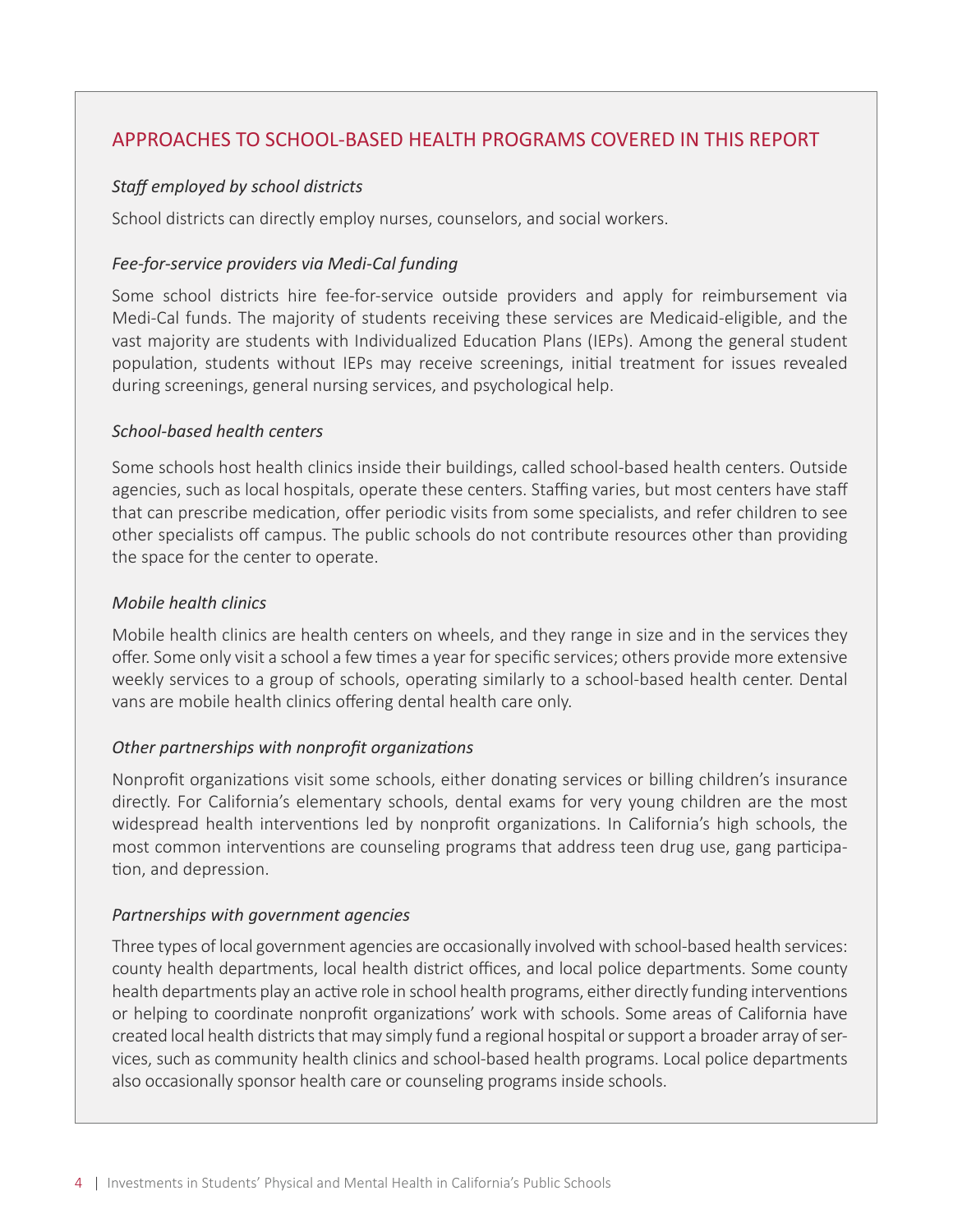### California ranks at or near the bottom for student access to health care or mental health services at school even though needs are high

California ranks at or near the bottom of all states in terms of the percentage of K-12 public school students with access to various types of health care or mental health care inside their school buildings. Rates are especially low for school districts' direct employment of school nurses and school counselors. For school nurses, California ranked 39th in 2012, with approximately 2,240 public school students for each nurse. Regarding school counselors, California ranks last among the 50 states, with approximately 1,000 public school students per counselor. Yet California's youth do not have low needs; for example, California ranks 28th among states in terms of the estimated percentage of children with a serious emotional disturbance.

Less than half of California's public school students have regular access to physical health care in their schools, with some differences by grade level, as shown in Figure 1.

- 19% of 1st graders have access: 12% to a school nurse and 7% through other kinds of services.
- 20% of 8th graders have access: 13% to a school nurse and 7% through other kinds of services.
- 30% of 12th graders have access: 20% to a school nurse and 10% through other kinds of services.



### **Figure 1:** Percent of Students with Access to School-Site Physical Health Care

Data: California Department of Education (2016), National Center for Education Statistics/Common Core of Data (2016), California School-Based Health Alliance (2016), and California Department of Health Care Services (2017).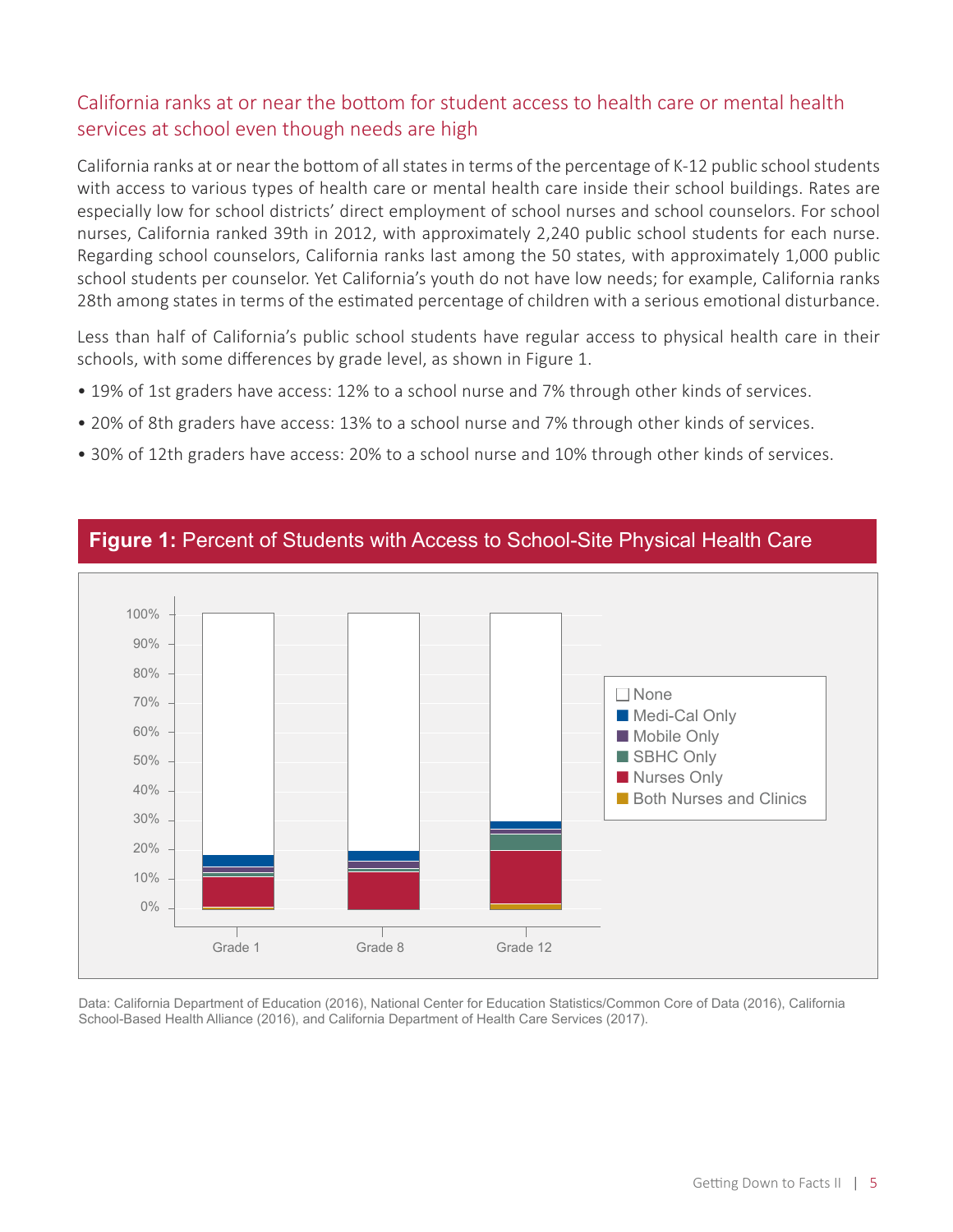Regarding mental health services, the available data do not distinguish between middle and high school counselors who primarily focus on mental health and guidance counselors who mostly assist students with course selection, college applications, and career decisions. National estimates of how high school counselors spend their time reveal that the majority of counselors focus most of their time on academic advising.

Because of this emphasis on academic advising, the available state staffing data likely distort how much help students are receiving for mental health issues. Estimates suggest that fewer than 38% of 1st graders, 84% of 8th graders, and 94% of 12th graders have regular access to school-based mental health services.

Like most states, California does not require that schools employ a minimum number of nurses per student. California does not allocate any state funding specifically for school nursing programs, nor does it formally recommend minimum ratios. California does not require schools to offer counselors, nor does it offer targeted funding programs for counselors.

California does partially compensate for its low supply of school district nurses and counselors through other programs, including the creation of local health districts in some communities. The state also offers a moderate number of school-based health centers and mobile health clinics visiting schools. For schoolbased health centers, California ranks near the middle of the pack (24th among the 50 states), offering one center for every 26,636 public school students.

### Gaps in school-based health care coverage and mental health services occur throughout the state

The prior figures displayed *student-level rates* for health care coverage. Another way to examine the availability of these services is to identify the *fraction of schools* that offer them and examine the characteristics of those schools.

### Physical health services

Fewer than one out of five public elementary schools in California offer any physical health services to their general student population, with 19% of schools doing so in unified districts and 16% in K-8 (non-unified) districts. Larger elementary schools and those with higher proportions of low-income students (based on eligibility for free/reduced-price meal programs) are somewhat more likely to offer these services.

Fewer than 20% of middle schools offer physical health services, with a slightly higher likelihood that schools serving low-income students will offer such services.

About a quarter of high schools offer these services, with a markedly higher level of availability in large schools. The most notable difference across grade levels is that high schools, particularly in large cities, are more likely to have school-based health centers.

### Mental health and counseling services

Regarding mental health services, 43.1% of elementary schools in unified districts offer these services, while just 31.8% of schools in K-8 districts do so.

Taking into account both mental health and counseling services in middle and high schools, the majority of schools offer services, but with some notable differences based on district type and location.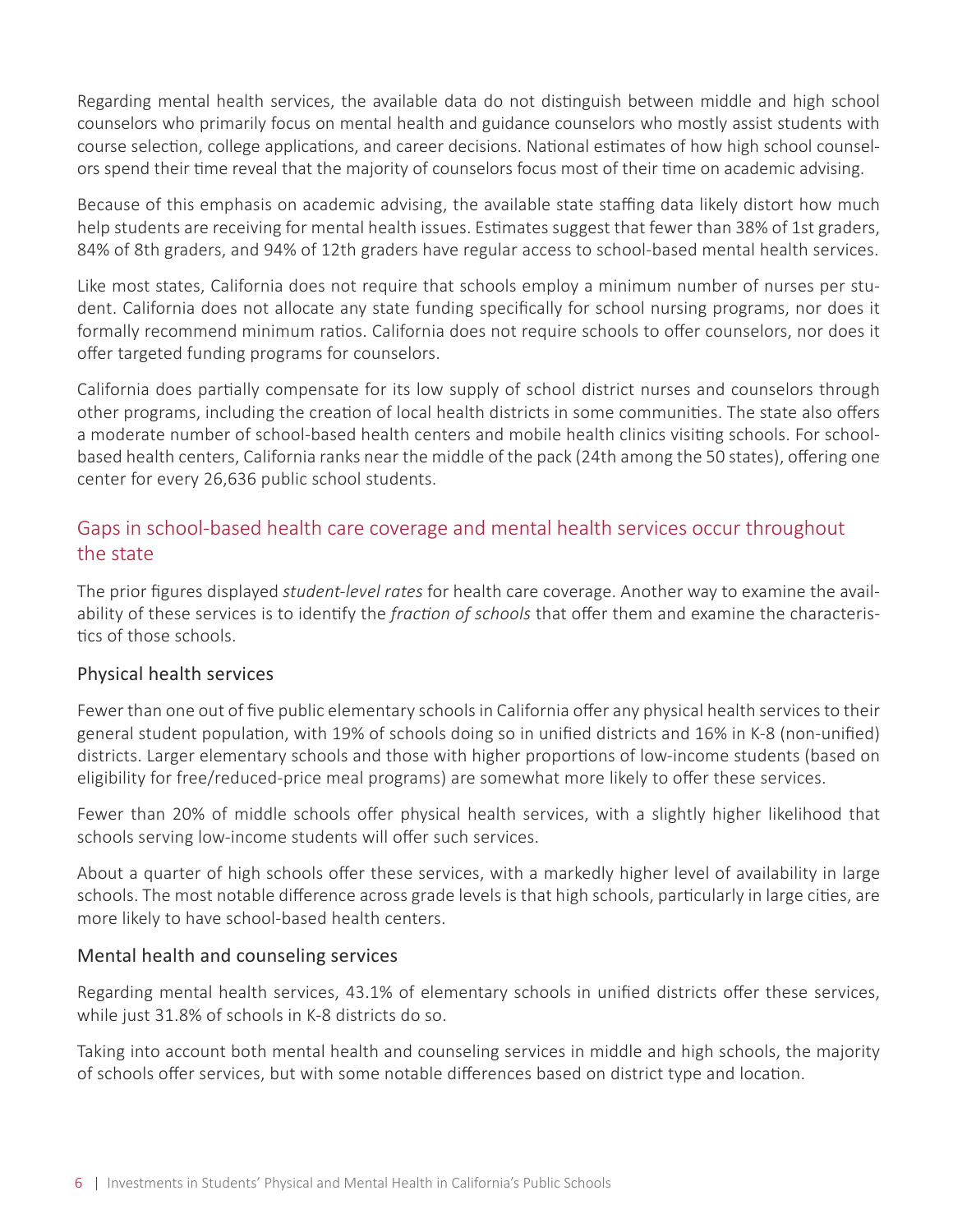- Three-quarters of middle schools in non-unified districts and about 84% in unified districts offer mental health services.
- Rural middle schools and those in small towns are less likely to provide services.
- About 86% of high schools offer services, with little difference based on the whether they are in a highschool–only or unified district.
- Only about two-thirds of rural high schools provide services.

In addition, mental health and counseling services are much less likely to be offered at the smallest third of middle and high schools—with rates of 51.2% and 63.1%, respectively.

### Outside organizations visit schools to provide school-based health programs, but these efforts are sporadic

Nonprofit organizations and other government agencies (local health districts, county health departments, local police departments) help increase student access to school-based health care and especially to mental health services. The impact of these kinds of services on the overall numbers cited above appears to be relatively minor and not evenly distributed across the state.

A 2018 survey of school principals suggests that 10% of schools that do not offer their own physical health services may provide some of these services through outside organizations. Regarding mental health services, the same survey suggests that close to 30% of schools use outside organizations. Although some of these organizations work in the school only occasionally, principals report that more than 60% of them visit the school at least once per week.

Overall, however, schools that do not offer school-based health services are less likely to host outside health organizations, possibly because outside organizations may be more likely to target high-needs schools regardless of those schools' pre-existing services. Or, perhaps, principals committed to providing health care find ways to offer multiple forms of services at their schools.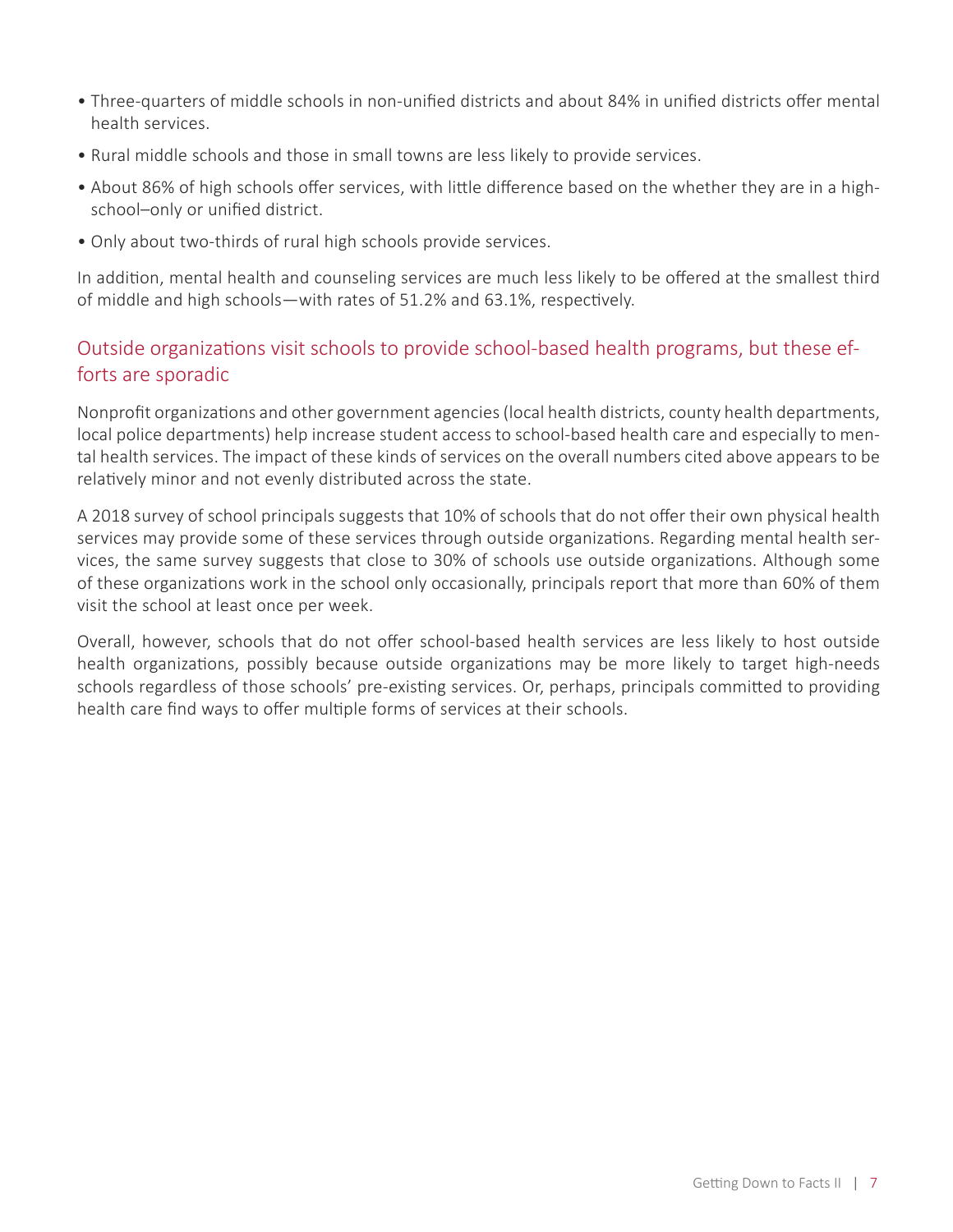### EXAMPLES OF OUTSIDE ORGANIZATIONS THAT OFFER SCHOOL-BASED SERVICES

#### *Nonprofit organizations*

- California Youth Outreach provides services at select public schools across the state aiming to reduce student suspensions, student truancy, and youth gang violence.
- Sonoma County's "CAPE" Crisis Assessment, Prevention, and Education Team for Transitional Youth ages 16–25 serves nine local high schools.
- Oakland Unified School District has a community schools program that partners with organizations such as Alameda County Our Kids Program for universal mental health services at a limited number of schools.
- Our Children, Our Families program in San Francisco enlists 23 organizations that do work related to physical health, mental health, or health education, but only a few offer services inside school buildings.
- Denti-Cal, a service funded by Medi-Cal, provides statewide kindergarten oral health assessments.

#### *Outside government organizations*

- San Diego County's Department of Health assists the County Office of Education in administering mental health and violence prevention services through Project Cal-Well, a five-year federal grant administered by the California Department of Education.
- Sequoia Healthcare District in Redwood City funds a wellness coordinator in each local school district and also supports nurses, counselors, and even physical education programs in some schools.
- Some local police departments fund school-based health, mental health, and counseling tied to the idea that broad school-based interventions may help produce academic success and decrease future criminal behavior. Police-sponsored activities include counseling, violence prevention, and substance abuse prevention programs.

### Health care and mental health services could be brought up to a basic level for less than \$100 per pupil of additional spending

Despite current gaps in California's school-based health programs, the authors estimate that it would cost less than \$100 per pupil annually for the state to provide basic physical and mental health coverage at all public schools. They use the following parameters to define "basic":

- Requiring every public school to have either a school nurse at least one day per week, a school-based health center, or a mobile health van visiting for three to four hours per week.
- Offering mental health services for the general population in elementary schools at least once a week.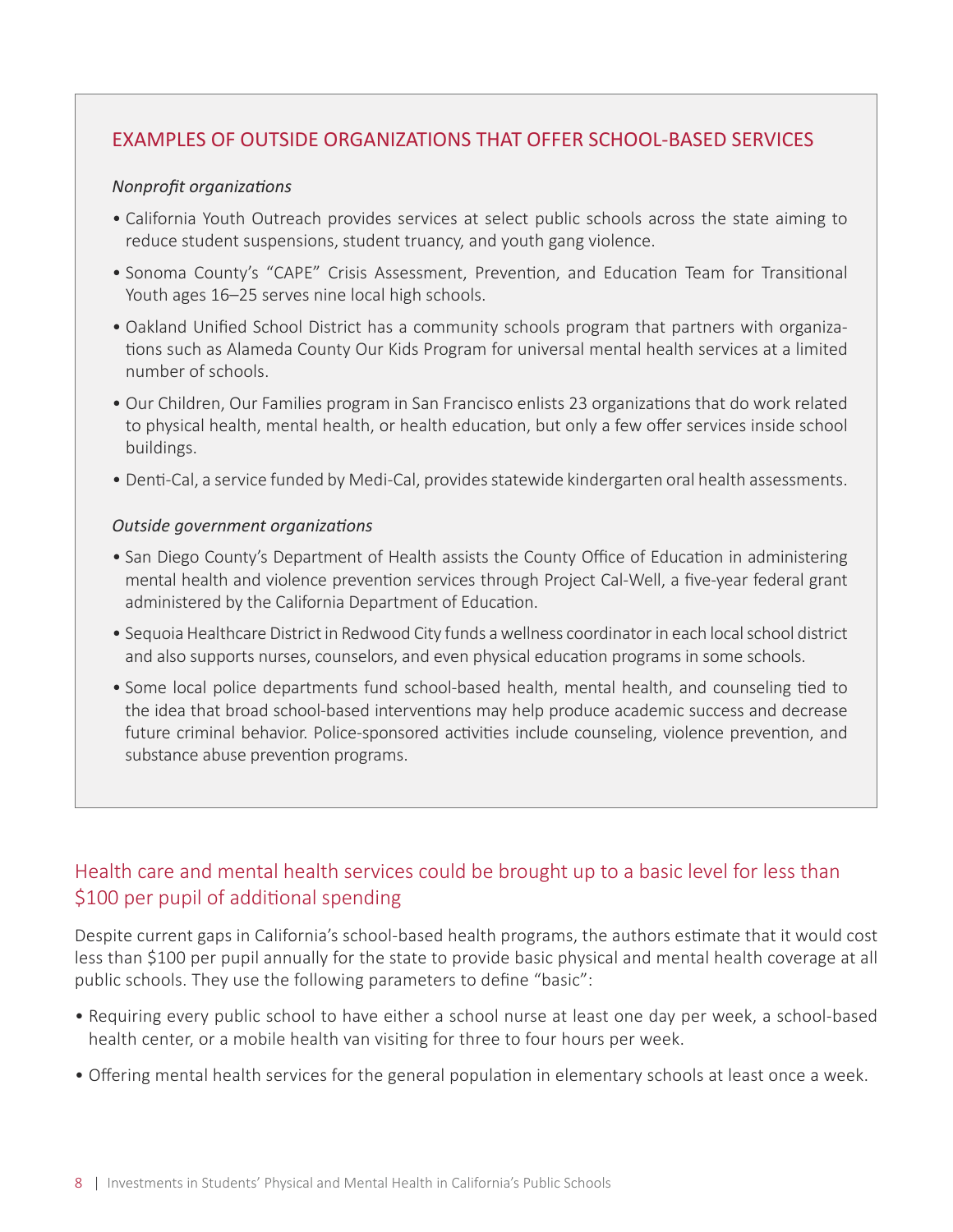- Providing some form of mental health care at every middle school at least twice per week, which could be delivered by a half-time counselor or psychologist.
- Allocating at least a half-time counselor at every high school and allowing no more than 600 students per counselor.

The physical health care recommendation, based on the author's estimate, would cost the state about \$374 million annually, equivalent to \$59 per K-12 public school student.

The annual additional staffing costs per K-12 public school student for bringing California's mental health services up to a basic minimum level statewide would be roughly \$31:

- \$20 for elementary school mental health,
- \$4 for middle school mental health, and
- \$7 for high school counselors.

The only other substantial new costs would be creating adequate space for the additional staff members to work in each school.

### California is leaving federal money on the table by having unusually low levels of Medicaid spending per student on school-based health care and mental health services

One way to reduce the above costs would be to allow schools to make some minimum level of fee-forservice Medi-Cal billings. The option of using Medi-Cal billings might be relatively popular in smaller suburban school districts.

A bill introduced during the 2018 legislative session (Assembly Bill 3192 – O'Donnell) would compel the California Department of Health Care Services to improve the clarity and timeliness of guidelines for school districts' Medi-Cal billings. Improved guidance is a critical step for promoting greater district participation in the Medi-Cal billing programs.

Another critical step is better alignment of incentives, access, funding, and responsibilities for child mental health screenings. County behavioral health departments currently have access to state and federal revenues to conduct early childhood mental health screenings, but these county departments are neither required nor encouraged to conduct school-based screenings.